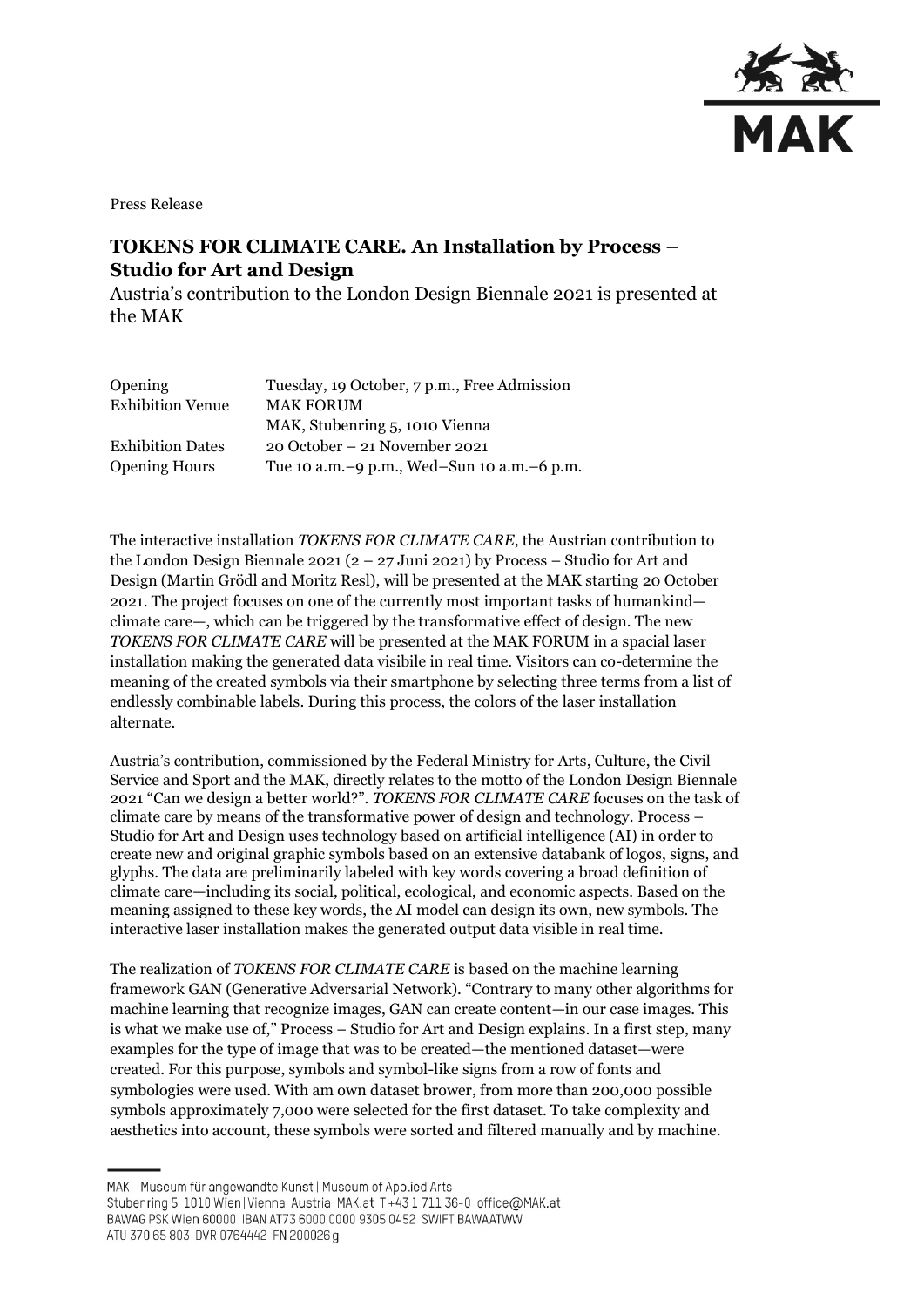

In a further step—the so-called labeling—, the symbols in the dataset were asigned a meaning. Ascribing the keywords is an essential human contribution to the creation of algorithms. The CLIMATE CARE vocabulary consists of approximately fourty unambiguously assigned terms. When generating the personal symbol (token), people can chose from four different categories: natural resources like earth, ground, water; artificial or cultural resources like electricity, work, science; qualities like scarcity, recyclability, fairness, as well as activities like change, progress, care, or revolution.

Based on the created dataset and the key terms linked to it, the neuronal network was trained. To optimize it and generate better results, tests were repeatedly fed into the network and their results were analyzed. The AI learned the visual properties of the symbols it saw as well as the assignment of key terms to these visual representations. The trained model is time-intensive and requires a lot of computing power to generate new symbols tokens.

"The project aims to increase visibility both in the real space—in solo actions as well as in the context of collective performances—as well as in the digital space. In order to download and use the personally generated token, users must agree to our TERMS OF CARE, which are phrased in a short and understandable way on purpose. They can be seen as a kind of guideline," the designers from Process – Studio for Art and Design explain. Through the websit[e tokensforclimate.care](https://tokensforclimate.care/) created by the studio, activists but also each individual citizen have the possiblity of generating an individual symbol—the token for climate care. The tokens are freely available and without charge.

Process – Studio for Art and Design is an experimental design studio with focus on generative and interactive design. It works in the fields of branding, web, installation, and print. In addition to classic design solutions, Process also designs and develops specific software which can be used as tools for customers. The studio headed by Martin Grödl and Moritz Resl has already realized projects for the Design Museum Holon, the Massachusetts Institute of Technology, The Prodigy, Raiffeisen Bank, MAK, the Royal Museums of Fine Arts, Sagmeister & Walsh, the Vienna University of Technology, the University of Applied Arts Vienna, Wienerberger AG, and the Zurich University of the Art. Furthermore, it representated Austria at the London Design Biennale 2021.

Images are available for download at MAK.at/presse.

Funding and execution: Federal Ministry for Arts, Culture, the Civil Service and Sport MAK – Museum of Applied Arts, Vienna

Support: Austrian Cultural Forum London